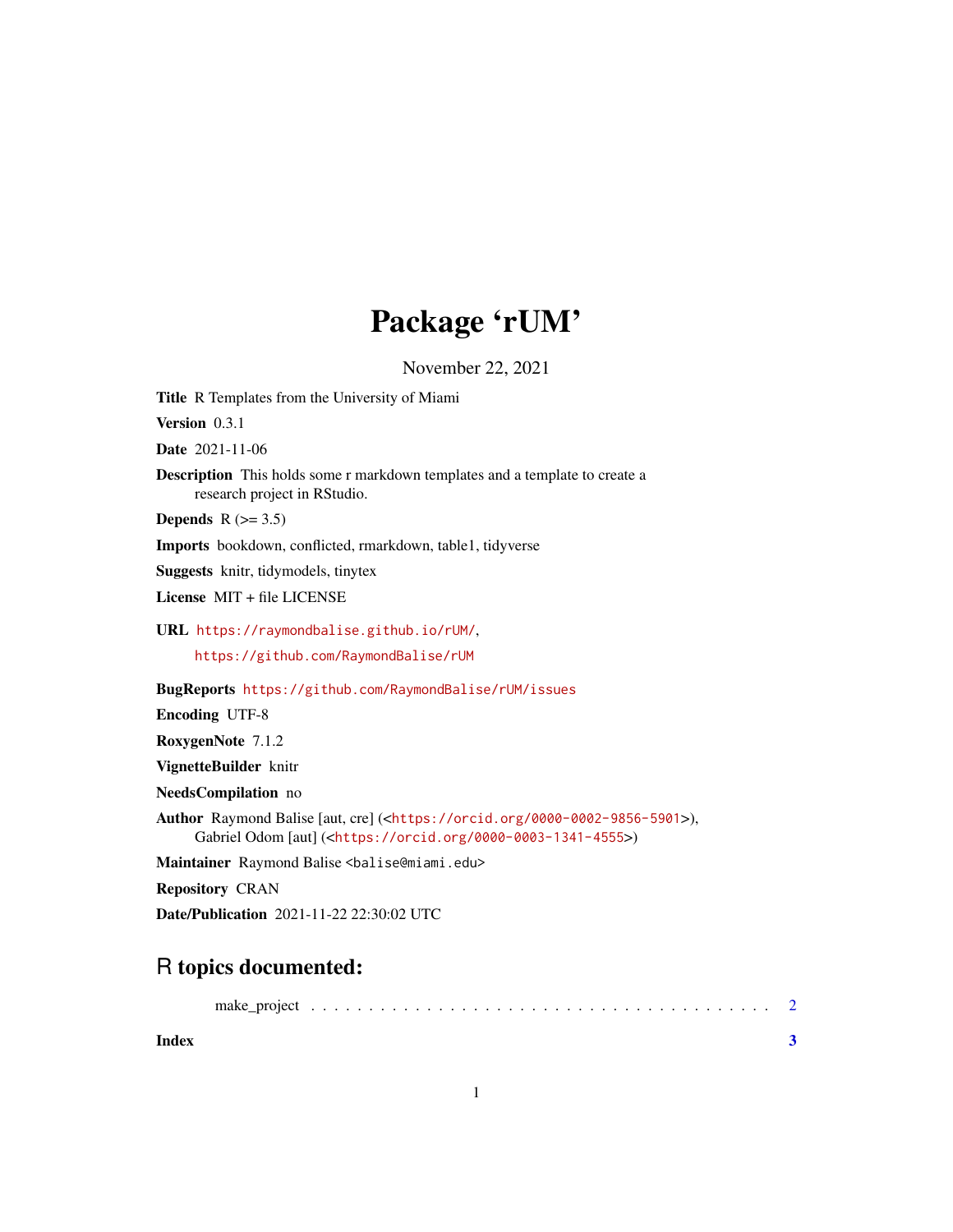<span id="page-1-0"></span>

#### Description

This function makes an R project that includes an analysis.Rmd file with conflicted and tidyverse and an aggressive .gitignore. The .gitignore is designed to help protect against leaking data (with protected health information). This function is used by the research\_project.dcf file to make the files.

#### Usage

make\_project(path)

#### Arguments

path Path automatically set by research\_project.dcf (see ./rstudio/templates/project/)

#### Value

Creates a project directory with the following contents: a template .Rmd file called "analysis", a subdirectory for data, a template .gitignore with aggressive protections against publishing potential protected health information, a starter bibliography file called "references" (in standard .bib format), and a stock Citation Style Language (.csl) file for the New England Journal of Medicine.

#### Examples

```
## Not run:
 make_project(path = "~/test_project")
## End(Not run)
```